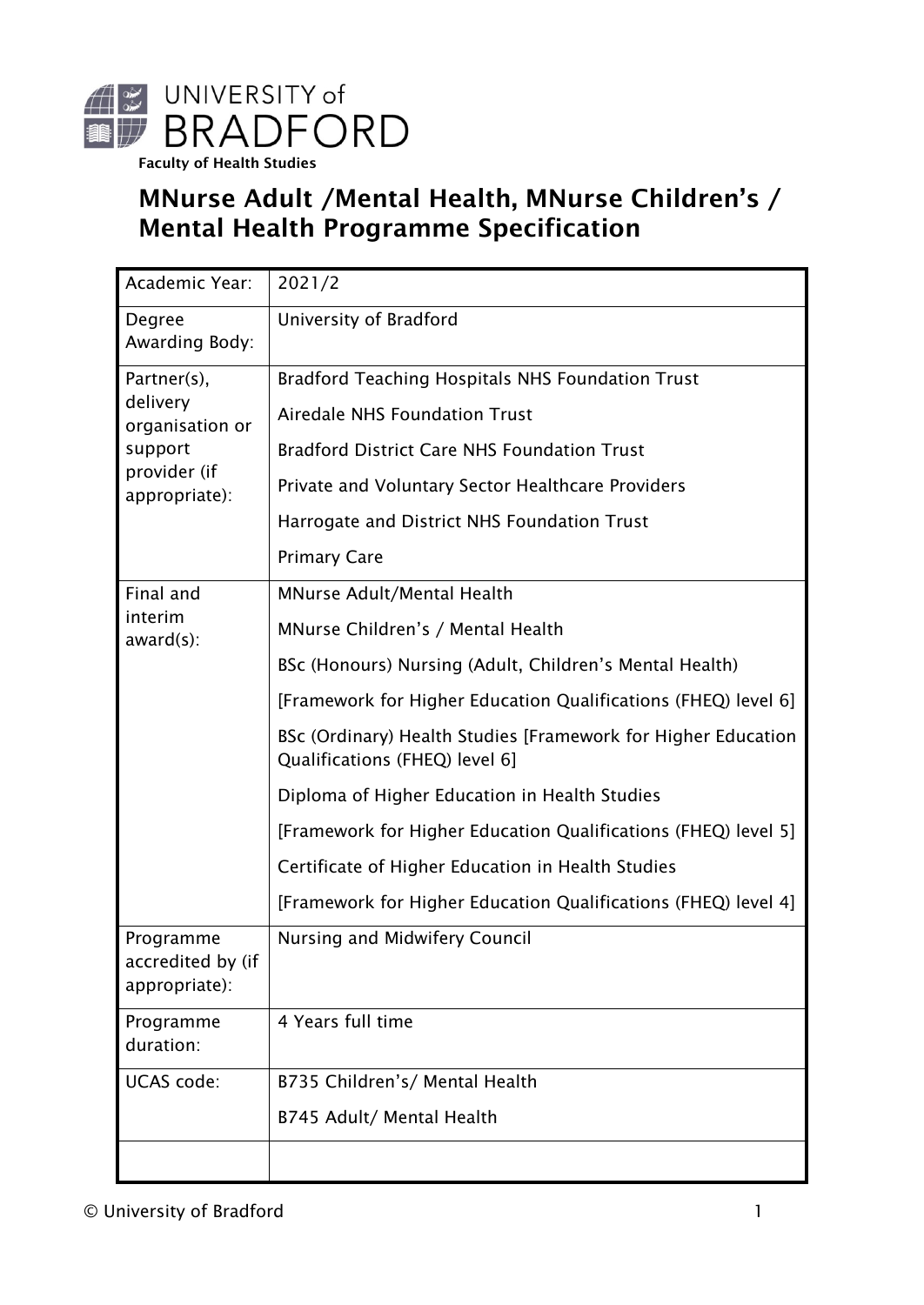| QAA Subject<br>benchmark<br>statement(s):                                                     | Health Studies (2019) |
|-----------------------------------------------------------------------------------------------|-----------------------|
| Date last<br>confirmed<br>and/or minor<br>modification<br>approved by<br><b>Faculty Board</b> | January 2021          |

Please note: This programme specification has been published in advance of the academic year to which it applies. Every effort has been made to ensure that the information is accurate at the time of publication, but changes may occur given the interval between publishing and commencement of teaching. Any change which impacts the terms and conditions of an applicant's offer will be communicated to them. Upon commencement of the programme, students will receive further detail about their course and any minor changes will be discussed and/or communicated at this point.

### Introduction

Nursing is a profession which centres not only upon the care of the individual but that of families, carers and the communities in which they live. The University of Bradford has been awarded the University of the Year for Social Inclusion (Good University Guide, 2020), and Bradford itself is a diverse city. The changing landscape of an evolving healthcare system incorporating innovative digital technologies makes this an exciting time to study nursing. The School collaborates with industry partners and researchers at the Digital Health Enterprise Zone (DHEZ), incorporating many projects such as child and baby basic life support teaching to parents and families from the local community. The University of Bradford works in partnership with Bradford Teaching Hospitals NHS Trust at the Wolfson Centre for Applied Health Research, the work of the Centre includes the Born in Bradford project.

Traditionally, pre-registration nursing programmes are designed to qualify students to register with the Nursing and Midwifery Council (NMC), the professional regulator, in a single field of nursing and the School of Nursing and Healthcare Leadership, at the University of Bradford, has successfully delivered pre-registration undergraduate nursing programmes for many years in three fields of nursing: Adult, Children and Mental Health. Modern clinical practice requires a workforce who can deliver integrated models of care and there is a growing need for highly skilled nurses with the flexibility and ability to coordinate and provide care for the physical needs of patients and their families, alongside their mental health needs. Our integrated Masters course, called the MNurse qualification, enables students to develop specialist knowledge and skills in two fields of nursing so that they will be prepared for a career which combines skills from both areas.

The University of Bradford offers two MNurse pathways; MNurse Adult/Mental Health which leads to eligibility to register with the NMC as Registered Nurse (Adult) and Registered Nurse (Mental Health), and the MNurse (Children's/Mental Health) leads to eligibility to register with the NMC as Registered Nurse (Children's) and Registered Nurse (Mental Health). Recognition by the NMC in two fields of nursing is a highly desirable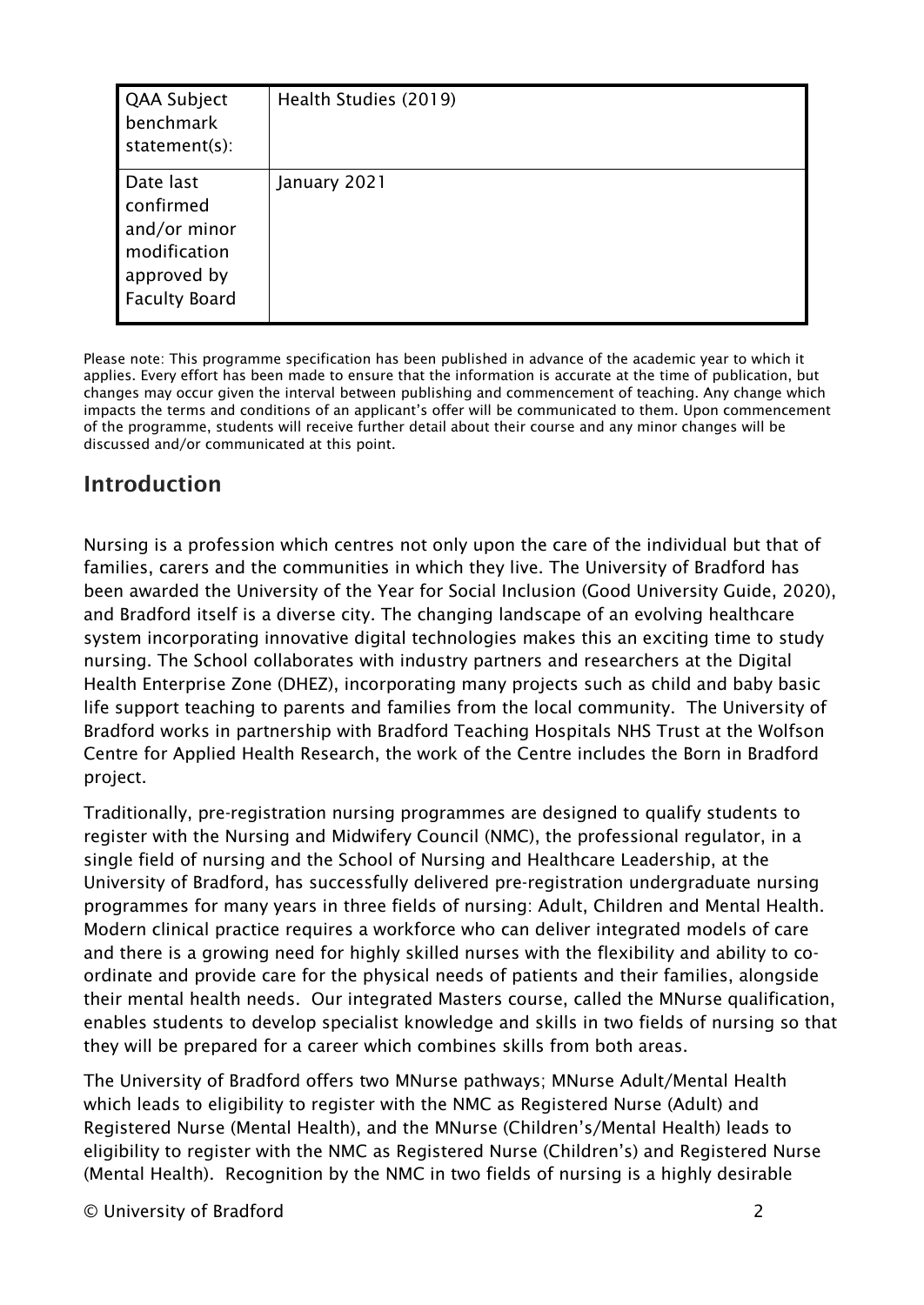feature of modern careers in nursing within the context of integrated models of delivery. Dual registration can provide nurses with an early career boost leading to swifter progression to advanced or specialist practitioner roles, to management positions and into education or research roles.

Our integrated Masters programme is student-centred, meaning that is has been designed around the needs of our students. Students will spend approximately 50% of the programme in the University and 50% in clinical practice. The University timetable has been designed to best support students to be able to be able to succeed in their studies whilst being able to plan ahead to juggle their home lives, with all its associated caring responsibilities, employment demands and a social life important for our wellbeing. Blended learning activities will be delivered online and in the University over 2 set days per week enabling a regular pattern of attendance and a stable structure of delivery, they will be provided with assessment schedules for the year ahead and students will be informed of placement allocations as far in advance as possible. Students will also be able to negotiate with their practice supervisor/assessor the timing of their annual leave if it falls within a practice placement episode allowing students more flexibility and providing a family friendly and culturally inclusive approach.

The programme is academically and clinically demanding, and students will be stretched to enable them to flourish. Whilst we do set the standards high, all students will receive excellent pastoral and academic support from staff who are passionate about their role as educators and who support our students to develop the skills and the confidence to achieve these high standards. Students are allocated a Personal Academic Tutor (PAT) from the start of the programme who will take an active interest in students' academic progress and personal wellbeing. Students studying at Level 7 will be supported by a PAT and Academic Supervisors who have completed Masters level study, with timetabled PAT sessions to support students transitioning from level 6 to level 7 study. Whilst in placement settings, practice supervisors in the clinical area and the University Practice Education Support Team (PEST) work together to plan, support and monitor student development in clinical practice. Additionally, our nursing programmes have well established and thriving peer support systems, including the Peer Assisted Learner (PAL) scheme which engages 3rd year students to support the first-year students and the student-led nursing society.

The University welcomes international students to join the Adult/Mental Health or Mental Health /Adult programmes.

Once the profession is chosen the route differs from the home-grown student in that most international students seek out agents to assist with application or sponsors to help with the cost. Usually with the help of an agent an application is put together, this needs to show why the candidate wants to be a nurse in their chosen field and that they meet the entry criteria. When looking at the entry criteria the agents and admissions team at the university will help candidates to ensure that all criteria are met.

The international office at the university is there to help with applicant questions and have a great of experience helping students from around the globe, they are also experts on travel and visas. They will continue to offer support for the duration of your stay and signpost to other help such as the language office for those who want to improve their English.

© University of Bradford 3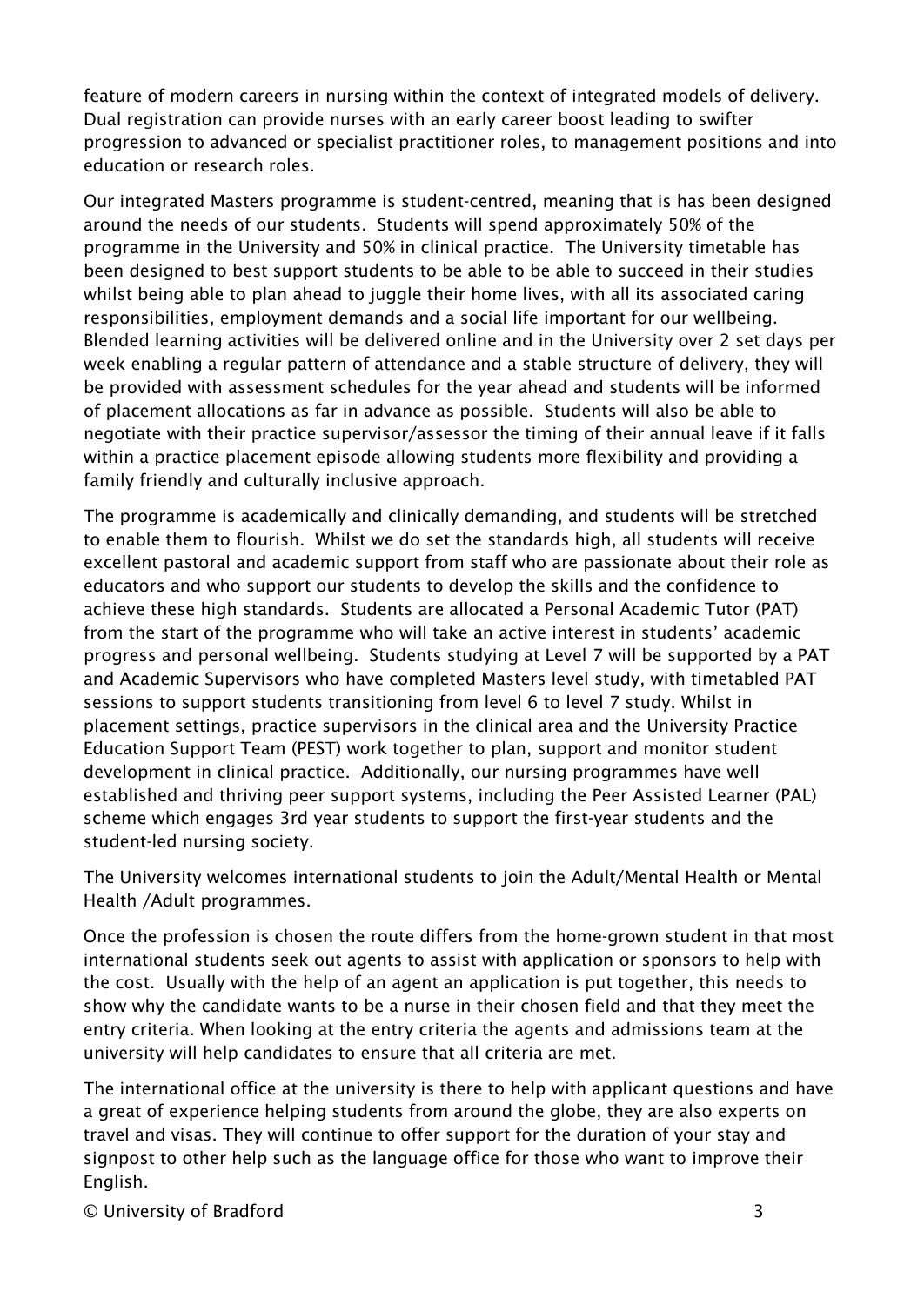The University has a very active students union with societies for students from various regions which can be very helpful in a new country. These societies are where students from different courses can meet.

In the clinical practice settings, students will have the opportunity to gain experience in a variety of placement areas, such as community settings, patients' homes, acute hospital settings, and the private and voluntary and independent sector in both fields of practice. The city of Bradford is a multi-cultural city, where students will be exposed to people from diverse ethnic and socio-economic background.

Blended learning activities are varied, creative and interesting focusing not only on building the knowledge students need but also designed to promote independent learning skills and skills in team working and communication. Students will take part in interactive lectures delivered by experts in their field, helping to develop the core knowledge required for that subject whilst also focused on understanding the relevance of those learning experiences to their future roles. Team Based Learning is also used within the programme, which is a structured collaborative learning approach designed to guide students through interactive online learning materials, individual and team quizzes, and problem-solving activities to maximise independent learning skills, ability to work in a team and highly developed skills in applying theory-based knowledge to the practical application in the clinical setting. Small group teaching sessions both online and some face to face will include a range of activities, including lively debates centred around current healthcare issues, exploring real life nursing situations, and working with staff to apply core knowledge to the care of patient scenarios.

Our Service User and Carer group, which includes people with a range of health and social care experiences, regularly work with students to maximise learning opportunities from people's own stories. Students will have lots of hands-on experience to learn the practical skills required to delivery effective nursing care, known as nursing procedures, which includes skills such as monitoring respiratory rate and blood pressure, preparing and administering injections, as well as basic life support for the child and adult. These types of simulated learning experiences are woven throughout the course so that students can derive maximum benefit from the fantastic simulation resources we have at the University of Bradford, whilst developing these skills in a safe environment. Alongside the scheduled learning that takes place on campus, students are supported to develop self-directed learning and digital literacy skills with high quality, interactive and varied online learning materials, commonly known as self-directed learning.

In stages 1 and 2 of the programme, theory modules focus on building the core knowledge, skills and behaviours that are common to all fields of nursing and on applying those to contemporary nursing practice to safely meet the needs of all patient/client groups. Students will learn alongside their peers from the different field specific disciplines encouraging cross-disciplinary skill development. Stages 1 and 2 practice modules focus on supporting students to develop their nursing practice within contemporary healthcare settings in clinical areas that are specific to their two chosen fields, spending an equal amount of time in each. For example, a student on the MNurse (Adult/Mental Health) pathway will complete one adult focused placement plus one mental health focused placement in Stage 1, and a further adult focused placement plus a mental health focused placement in Stage 2.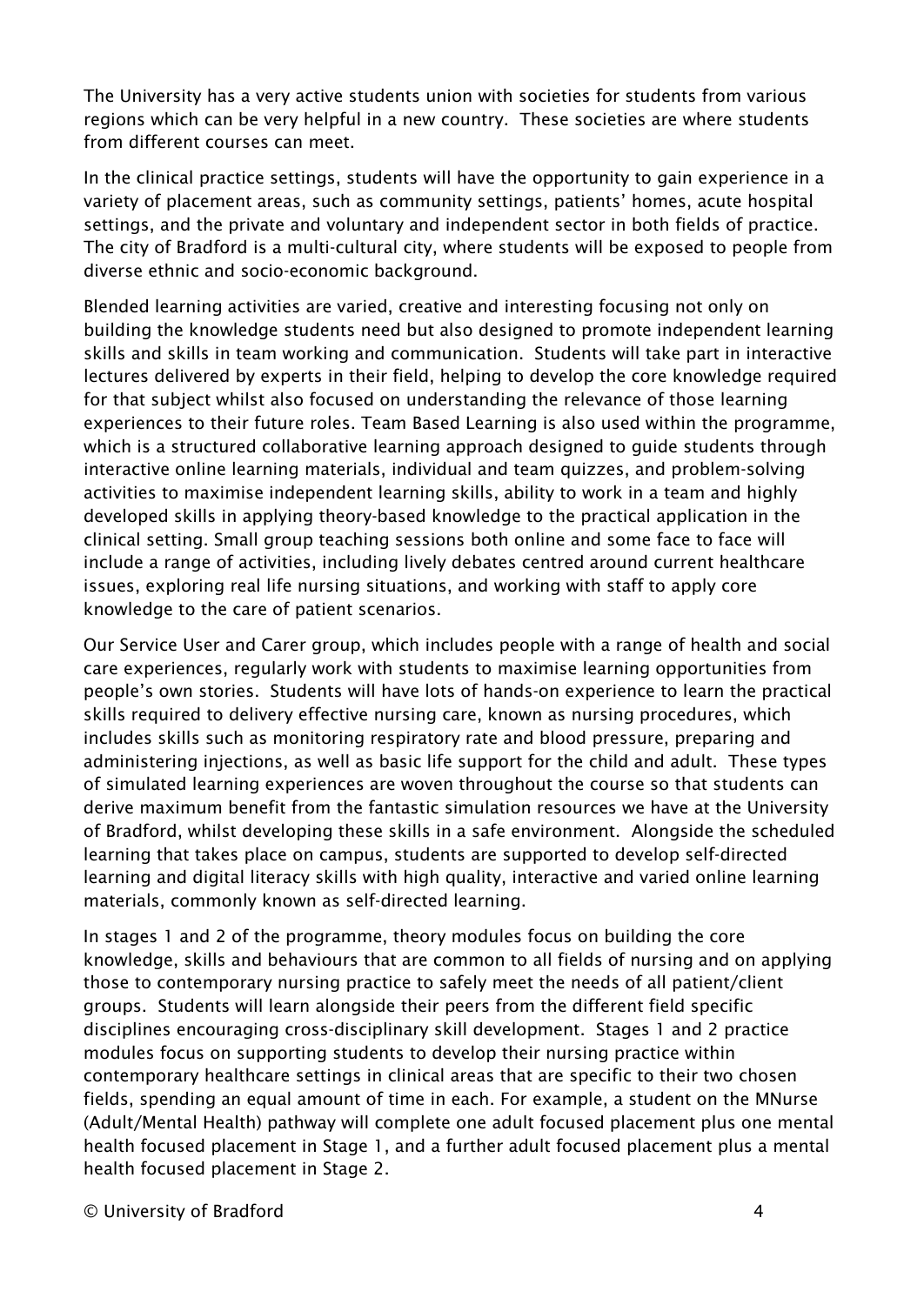In stages 3 and 4 of the programme the curriculum is designed to develop the specific indepth knowledge and skills to meet the complex and enduring needs of people in the students' two fields of practice. In stage 3, students focus on building the skills and confidence to transition towards professional registration as a nurse and are supported to become confident and autonomous practitioners in one of their chosen fields of practice, by completion of two theory and two practice modules focused in this field.

In Year 4, students develop their skills in becoming nursing leaders, capable of transforming care and maximising their impact as dually qualified practitioners whilst additionally becoming confident and autonomous practitioners in the second of their chosen fields of practice, completing two theory and two practice modules focused in this additional field. To qualify for the MNurse qualification students will be stretched academically to develop higher level academic skills than those normally expected in a typical BSc nursing programme by a team of supportive and committed staff, highly experienced in teaching and assessing students at this level.

Applications to join the NMC register must be made within 5 years of completing your programme.

### Philosophy

Our philosophy recognises all students as unique learners and values the individual contribution of each student to their own academic and practical learning. Using a constructivist approach (building on learning) we will help students to enhance knowledge and skill to become independent self-directed learners, accountable for their own professional development. We will work alongside the student in collaboration with others, through a variety of learning opportunities, to nurture confidence in a supportive atmosphere.

### Programme Aims

The programme is intended to develop a nurse who:

- A1. Is caring and compassionate, who can apply their knowledge and skills competently, has a practical understanding of how established techniques of research and enquiry are used in nursing and who is responsible and accountable for their own actions.
- A2. Can exercise initiative, is clinically excellent, culturally competent, and digitally literate.
- A3. Can adapt to work in a variety of settings and unpredictable situations.
- A4. Has leadership skills and can deal with complex situations and issues making sound judgements.
- A5. Is prepared for lifelong learning in pursuit of personal and professional development and excellence in practice.
- A6. Is a critical thinker equipped for the changing landscape of an evolving healthcare system.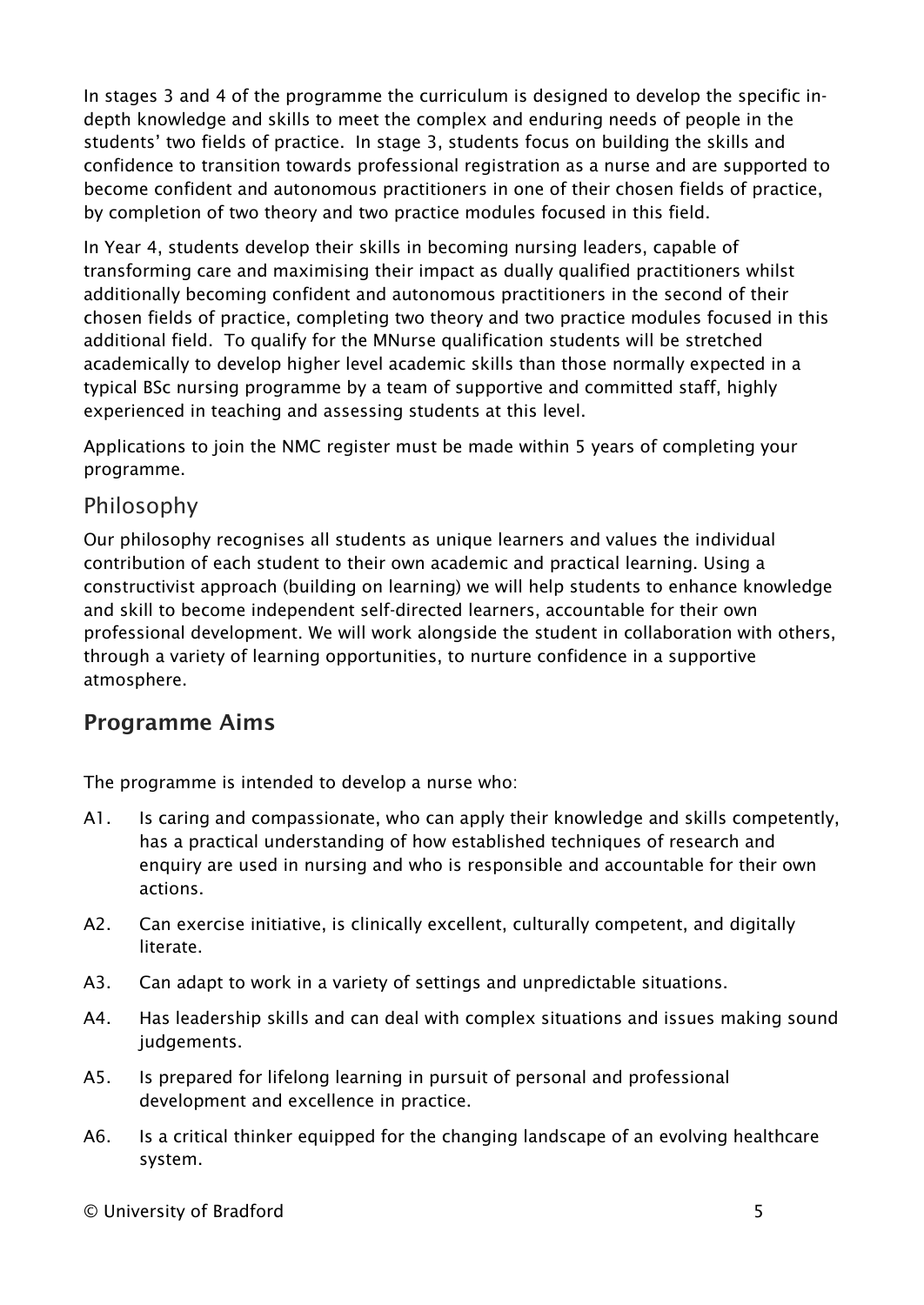- A7. Is prepared with the knowledge and skill set required to assume nursing leadership roles in the future.
- A8. Is prepared for a career which combines skills from both fields of nursing allowing them to work across clinical specialities in different practice settings.
- A9. Is capable of analysing and synthesising evidence to transform nursing care.

#### Programme Learning Outcomes

By the end of the programme the student nurse will be competent to:

- LO1 Demonstrate the skills, values and behaviours in order to become an accountable professional in accordance with The Code (NMC 2018).
- LO2 Identify and critically appraise research evidence to plan, manage and evaluate highquality, person centred, safe and compassionate care.
- LO3 Critically evaluate and apply health education and promotion strategies, and knowledge of normal and abnormal anatomy and pathophysiology to promote the health and well-being, of service users, carers and groups, and prevent their ill health.
- LO4 Demonstrate excellent communication and relationship management skills including through the use of digital technology, enhance the management of care for service users/ carers and colleagues.
- LO5 Analyse human factors theory and its implications for effective interprofessional team-working demonstrating commitment to effective multidisciplinary/interagency team working to assess and initiate person-centred plans of collaborative care.
- LO6 Critically evaluate how human factors impact on the development of organisational policy, procedure and culture, providing appropriate levels of guidance, role modelling and support to others to lead and manage nursing care.
- LO7 Apply the principles and knowledge of safety legislation in order to contribute to risk management and quality of care improvement to ensure safe care to service users and carers/families.
- LO8 Apply knowledge of local and national policies to manage and coordinate complex nursing and integrated care needs across the lifespan.
- LO9 Demonstrate appropriate study and reflective skills including digital technologies and tools for teaching and learning to benefit self and others.
- LO10 Display mastery of analysing and synthesising the evidence base and policy underpinning the relevant dual fields of practice.
- LO11 Use a high level of abstraction to incorporate a critical understanding of the dual fields of study and its interrelationship with other relevant disciplines.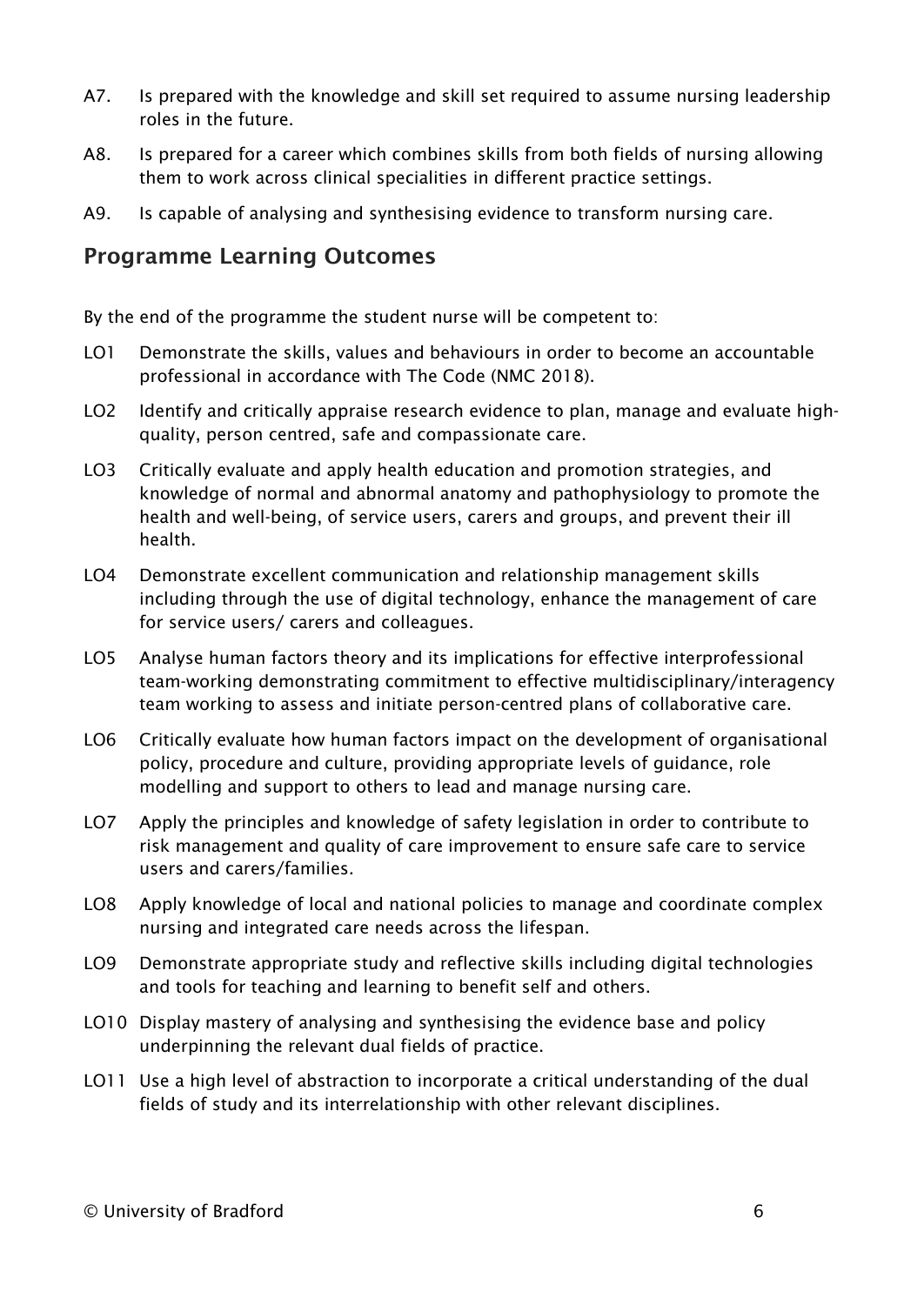- LO12 Utilise theoretical and methodological approaches and creatively apply knowledge of how the evidence base is interpreted to problem solve, generate transformative ideas, concepts, and/or approaches.
- LO13 Work proactively within multiply teams, as a leader or member to support the efficacy of the team, recognising and making appropriate use of the capabilities of team members in a range of complex and specialist environments.
- LO14 Support and champion innovation across the healthcare system utilising digital technology in research, scholarship and other activities in order to secure transformation and improve patient outcomes.

# Curriculum

Adult/ Mental Health (the programme title will not change irrespective of which order the modules are studied in)

Option 1:

Stage 1 - Dual Award Adult / Mental Health (where practice placements in stage 3 are in an adult setting and practice placements in stage 4 are in a mental health setting)

| <b>FHEQ</b><br>Level | Module Title                  | Field         | <b>Type</b> | Credit | Module<br>Code   |
|----------------------|-------------------------------|---------------|-------------|--------|------------------|
| $\overline{4}$       | Nursing and Academic Practice |               | Core        | 30     | <b>NUR4501-C</b> |
| 4                    | Practice 1                    | Adult         | Core        | 30     | <b>NUR4502-C</b> |
| $\overline{4}$       | Social Concepts of Nursing    |               | Core        | 30     | <b>NUR4503-C</b> |
| 4                    | Practice 2                    | Mental Health | Core        | 30     | <b>NUR4504-C</b> |

At the end of stage 1, students will be eligible to exit with the award of Certificate of Higher Education if they have successfully completed at least 120 credits.

[THIS AWARD DOES NOT CONFER ELIGIBILITY TO REGISTER WITH THE NURSING AND MIDWIFERY COUNCIL].

### Stage 2 - Dual Award Adult / Mental Health

| <b>FHEQ</b><br>Level | Module Title              | Field         | <b>Type</b> | Credit | Module<br>Code   |
|----------------------|---------------------------|---------------|-------------|--------|------------------|
|                      | Evidence Based Healthcare |               | Core        | 30     | <b>NUR5501-C</b> |
|                      | Practice 3                | Adult         | Core        | 30     | <b>NUR5502-C</b> |
|                      | Practice 4                | Mental Health | Core        | 30     | <b>NUR5503-C</b> |
|                      | <b>Promoting Health</b>   |               | Core        | 30     | NUR5504-C        |

At the end of stage 2, students will be eligible to exit with the award of Diploma of Higher Education if they have successfully completed at least 240 credits.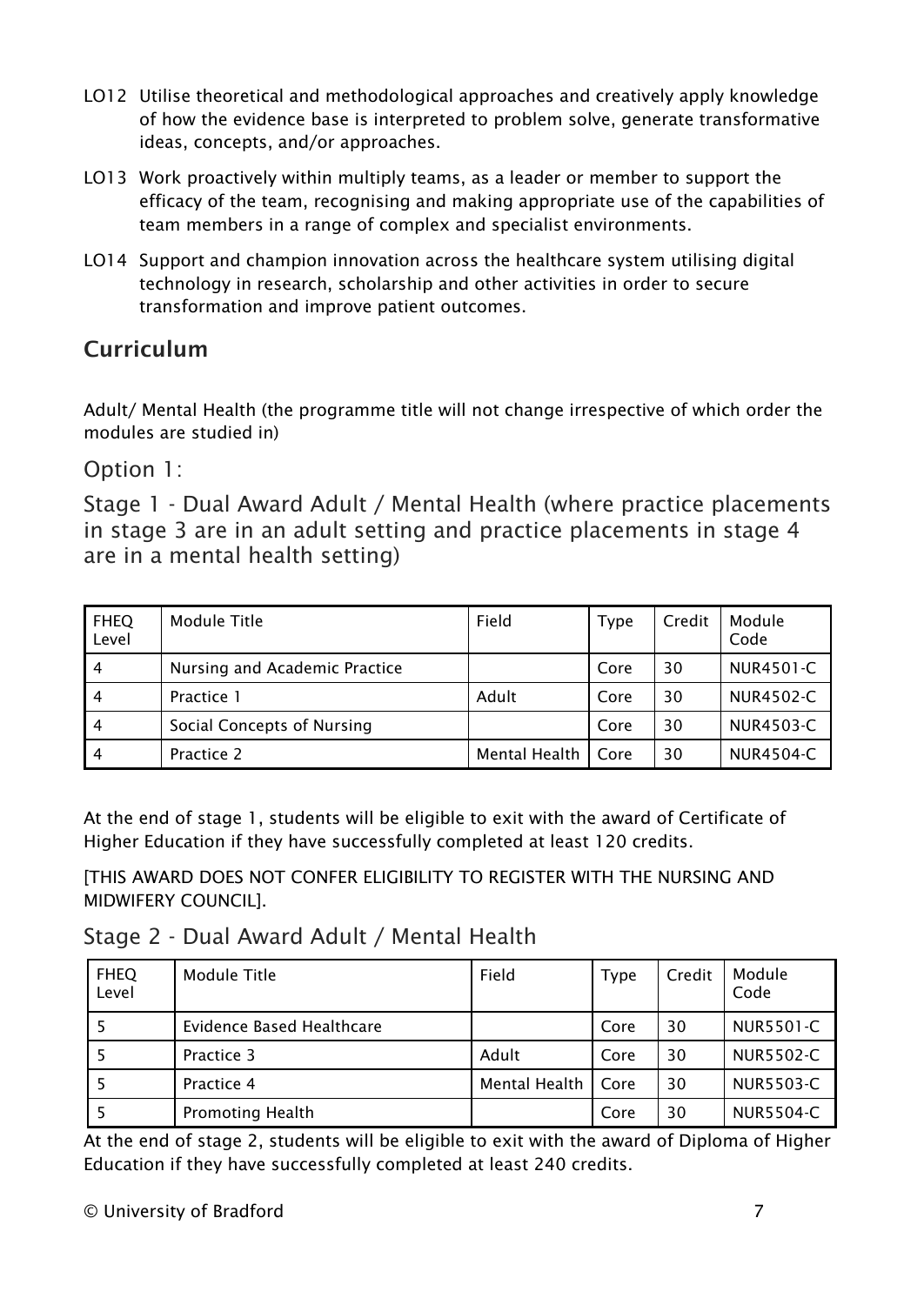#### [THIS AWARD DOES NOT CONFER ELIGIBILITY TO REGISTER WITH THE NURSING AND MIDWIFERY COUNCIL]

| <b>FHEQ</b><br>Level | Module Title                                    | Field | <b>Type</b> | Credit | Module<br>Code   |
|----------------------|-------------------------------------------------|-------|-------------|--------|------------------|
| 6                    | Preparing for Professional Practice             |       | Core        | 20     | <b>NUR6501-B</b> |
| 6                    | Integrated Acute care of the Adult              |       | Core        | 20     | <b>NUR6502-B</b> |
| 6                    | Practice 5                                      | Adult | Core        | 30     | <b>NUR6505-C</b> |
| 7                    | The Management of Complex Care for the<br>Adult |       | Core        | 20     | <b>NUR7506-B</b> |
| 6                    | Practice 6                                      | Adult | Core        | 30     | <b>NUR6509-C</b> |

### Stage 3 - Dual Award Adult / Mental Health

At the end of stage 3, students will be eligible to exit with the award of Ordinary Degree of Bachelor if they have successfully completed at 120 credits in Level 4 and 120 at Level 5 and 60 credits at level 6.

[THIS AWARD DOES NOT CONFER ELIGIBILITY TO REGISTER WITH THE NURSING AND MIDWIFERY COUNCIL].

At the end of stage 3, students will be eligible to exit with the award of Honours Degree of Bachelor if they have successfully completed at least 360 credits and achieved the required 4600 hours.

[THIS AWARD CONFERS ELIGIBILITY TO REGISTER WITH THE NURSING AND MIDWIFERY COUNCIL (NMC) IN THE FIELD OF ADULT NURSING]

Stage 4 - Dual Award Adult / Mental Health

| <b>FHEQ</b><br>Level | Module Title                                                                                               | Field                   | <b>Type</b> | Credit | Module<br>Code   |
|----------------------|------------------------------------------------------------------------------------------------------------|-------------------------|-------------|--------|------------------|
| 7                    | <b>Transforming Nursing Practice</b>                                                                       |                         | Core        | 20     | <b>NUR7501-B</b> |
| 6                    | Integrated Approaches to Mental Health<br>Across the Lifespan                                              |                         | Core        | 20     | <b>NUR6504-B</b> |
|                      | Practice 7                                                                                                 | Mental<br>Health        | Core        | 30     | NUR7505-C        |
| 7                    | Managing Therapeutic Approaches and<br>Facilitating Therapeutic Interventions within<br>Mental Health care |                         | Core        | 20     | <b>NUR7508-B</b> |
|                      | Practice 8                                                                                                 | Mental<br><b>Health</b> | Core        | 30     | <b>NUR7509-C</b> |

Students will be eligible for the award of MNurse if they have successfully completed 480 credits of which 120 credits are at Level 7 and achieved the required number of hours. [THIS AWARD CONFERS ELIGIBILITY TO REGISTER WITH THE NURSING AND MIDWIFERY COUNCIL (NMC) Dual Field registration.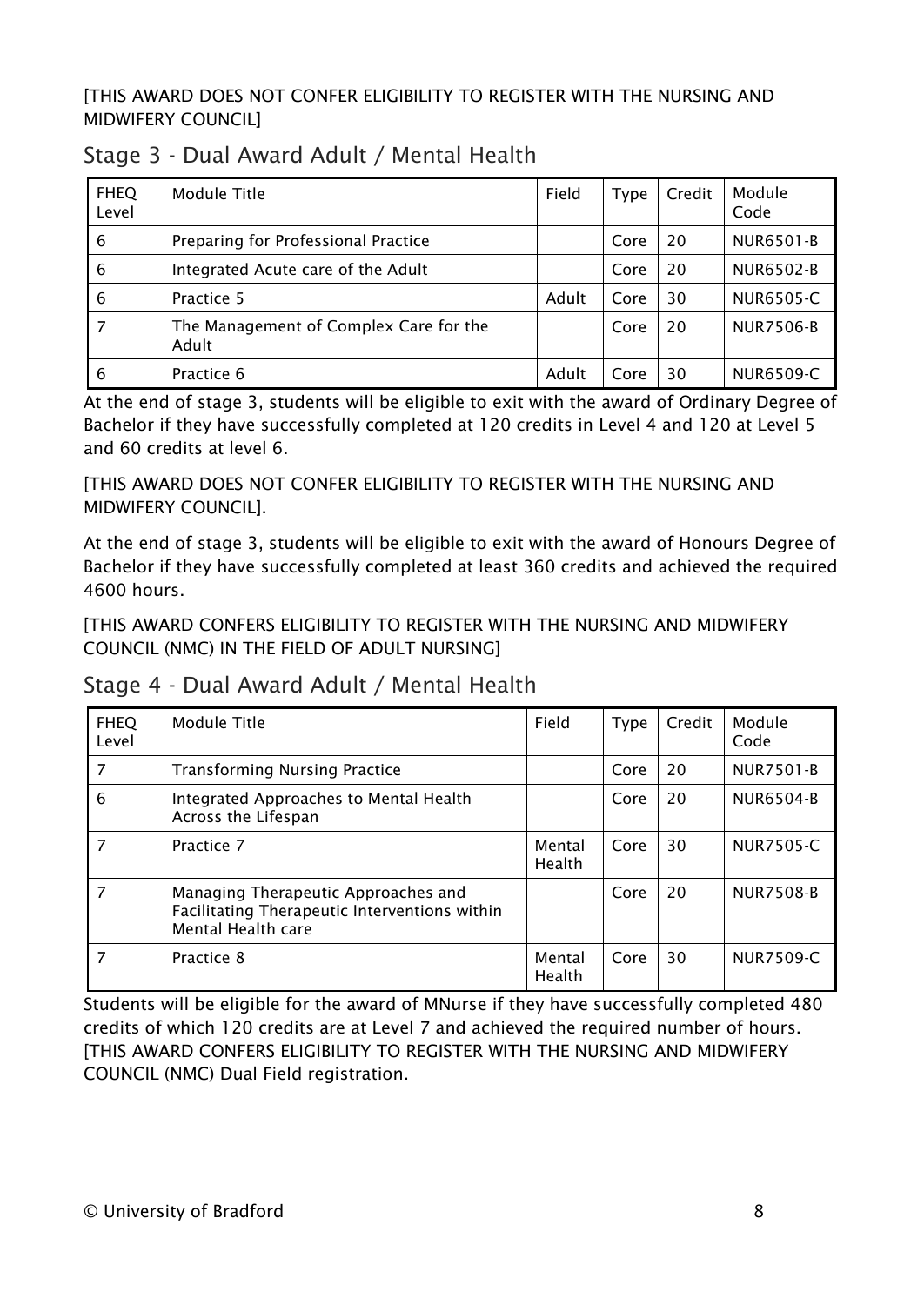Option 2:

Stage 1 - Dual Award Adult / Mental Health (where practice placements in stage 3 are in a mental health setting and practice placements in stage 4 are in an adult setting)

| <b>FHEQ</b><br>Level | Module Title                     | Field              | Type | Credit | Module Code      |
|----------------------|----------------------------------|--------------------|------|--------|------------------|
| 4                    | Nursing and Academic<br>Practice |                    | Core | 30     | NUR4501-C        |
| 4                    | Practice 1                       | Mental<br>Health   | Core | 30     | NUR4502-C        |
| 4                    | Social Concepts of Nursing       |                    | Core | 30     | NUR4503-C        |
| 4                    | Practice 2                       | <b>Adult Field</b> | Core | 30     | <b>NUR4504-C</b> |

At the end of stage 1, students will be eligible to exit with the award of Certificate of Higher Education if they have successfully completed at least 120 credits.

[THIS AWARD DOES NOT CONFER ELIGIBILITY TO REGISTER WITH THE NURSING AND MIDWIFERY COUNCIL].

### Stage 2 - Dual Award Adult / Mental Health

| <b>FHEQ</b><br>Level | <b>Module Title</b>       | Field         | <b>Type</b> | Credit | Module Code      |
|----------------------|---------------------------|---------------|-------------|--------|------------------|
|                      | Evidence Based Healthcare |               | Core        | 30     | NUR5501-C        |
|                      | Practice 3                | Mental Health | Core        | 30     | <b>NUR5502-C</b> |
|                      | Practice 4                | Adult         | Core        | 30     | NUR5503-C        |
|                      | <b>Promoting Health</b>   |               | Core        | 30     | NUR5504-C        |

At the end of stage 2, students will be eligible to exit with the award of Diploma of Higher Education if they have successfully completed at least 240 credits.

[THIS AWARD DOES NOT CONFER ELIGIBILITY TO REGISTER WITH THE NURSING AND MIDWIFERY COUNCIL]

|  | Stage 3 - Dual Award Adult / Mental Health |  |
|--|--------------------------------------------|--|
|--|--------------------------------------------|--|

| <b>FHEQ</b><br>Level | Module Title                                                                                                      | Field         | Type | Credit | Module Code      |
|----------------------|-------------------------------------------------------------------------------------------------------------------|---------------|------|--------|------------------|
| 6                    | Preparing for Professional Practice                                                                               |               | Core | 20     | <b>NUR6501-B</b> |
| 6                    | Integrated Approaches to Mental Health<br>Across the Lifespan                                                     |               | Core | 20     | <b>NUR6504-B</b> |
| 6                    | Practice 5                                                                                                        | Mental Health | Core | 30     | <b>NUR6505-C</b> |
| 7                    | Managing Therapeutic Approaches and<br><b>Facilitating Therapeutic Interventions</b><br>within Mental Health care |               | Core | 20     | NUR7508-B        |
| 6                    | Practice 6                                                                                                        | Mental Health | Core | 30     | <b>NUR6509-C</b> |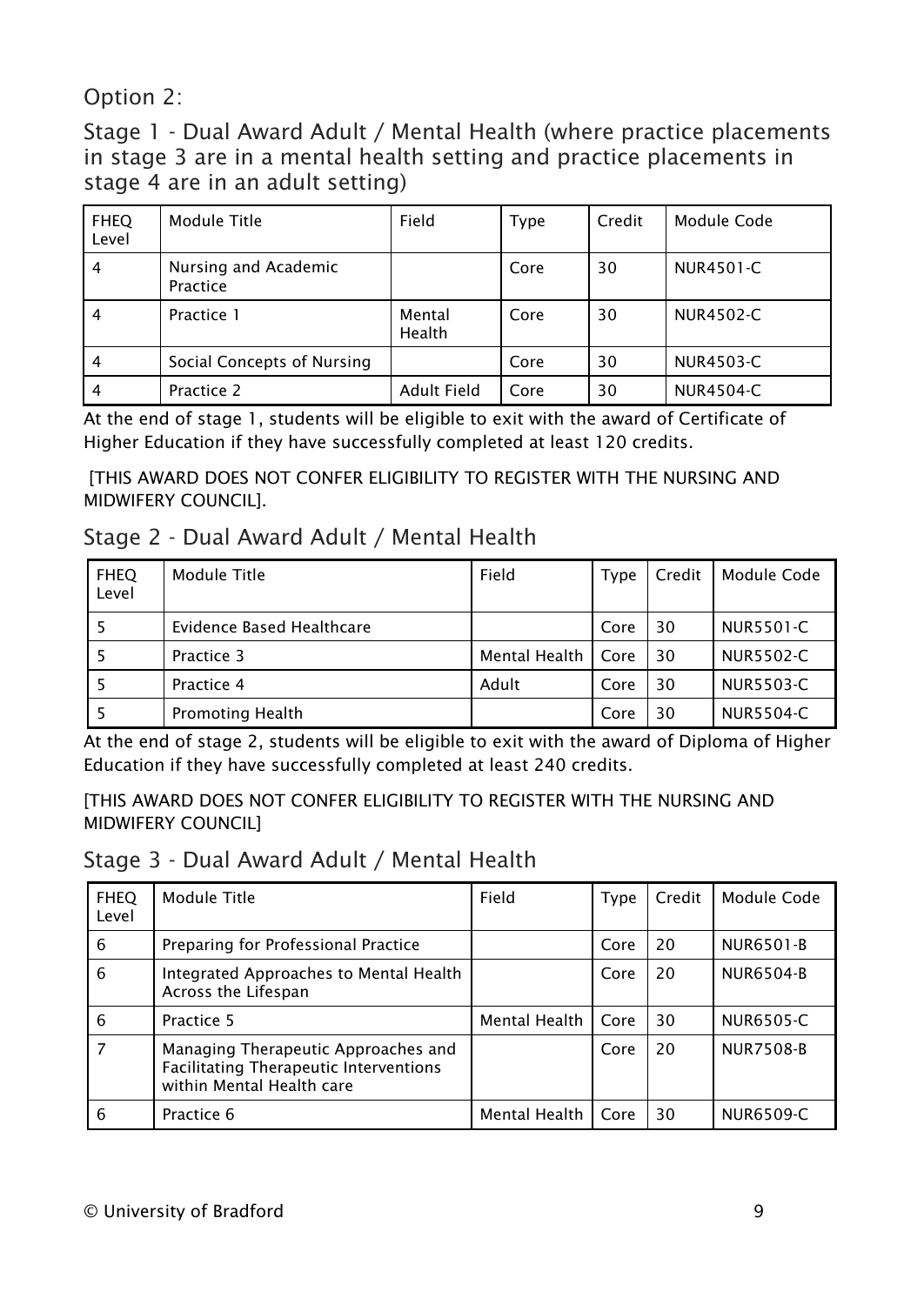At the end of stage 3, students will be eligible to exit with the award of Ordinary Degree of Bachelor if they have successfully completed at 120 credits in Level 4 and 120 at Level 5 and 60 credits at level 6.

[THIS AWARD DOES NOT CONFER ELIGIBILITY TO REGISTER WITH THE NURSING AND MIDWIFERY COUNCIL].

At the end of stage 3, students will be eligible to exit with the award of Honours Degree of Bachelor if they have successfully completed at least 360 credits and achieved the required 4600 hours.

[THIS AWARD CONFERS ELIGIBILITY TO REGISTER WITH THE NURSING AND MIDWIFERY COUNCIL (NMC) IN THE FIELD OF MENTAL HEALTH NURSING]

| <b>FHEQ</b><br>Level | Module Title                                    | Field | <b>Type</b> | Credit | Module Code      |
|----------------------|-------------------------------------------------|-------|-------------|--------|------------------|
| 7                    | <b>Transforming Nursing Practice</b>            |       | Core        | 20     | <b>NUR7501-B</b> |
| 6                    | Integrated Acute care of the Adult              |       | Core        | 20     | <b>NUR6502-B</b> |
|                      | Practice 7                                      | Adult | Core        | 30     | <b>NUR7505-C</b> |
|                      | The Management of Complex Care for the<br>Adult |       | Core        | 20     | <b>NUR7506-B</b> |
|                      | Practice 8                                      | Adult | Core        | 30     | <b>NUR7509-C</b> |

Stage 4 - Dual Award Adult / Mental Health

Students will be eligible for the award of MNurse if they have successfully completed 480 credits of which 120 credits are at Level 7 and achieved the required number of hours. [THIS AWARD CONFERS ELIGIBILITY TO REGISTER WITH THE NURSING AND MIDWIFERY COUNCIL (NMC) Dual Field registration.

Children's/ Mental Health (the programme title will not change irrespective of which order the modules are studied in)

### Option 1:

Stage 1 - Dual Award Children's / Mental Health (where practice placements in stage 3 are in a children's nursing setting and practice placements in stage 4 are in a mental health setting)

| <b>FHEQ</b><br>Level | Module Title                  | Field            | Type | Credit | Module<br>Code   |
|----------------------|-------------------------------|------------------|------|--------|------------------|
| 4                    | Nursing and Academic Practice |                  | Core | 30     | <b>NUR4501-C</b> |
| 4                    | Practice 1                    | Children's       | Core | 30     | <b>NUR4502-C</b> |
| 4                    | Social Concepts of Nursing    |                  | Core | 30     | <b>NUR4503-C</b> |
| $\overline{4}$       | Practice 2                    | Mental<br>Health | Core | 30     | <b>NUR4504-C</b> |

At the end of stage 1, students will be eligible to exit with the award of Certificate of Higher Education if they have successfully completed at least 120 credits.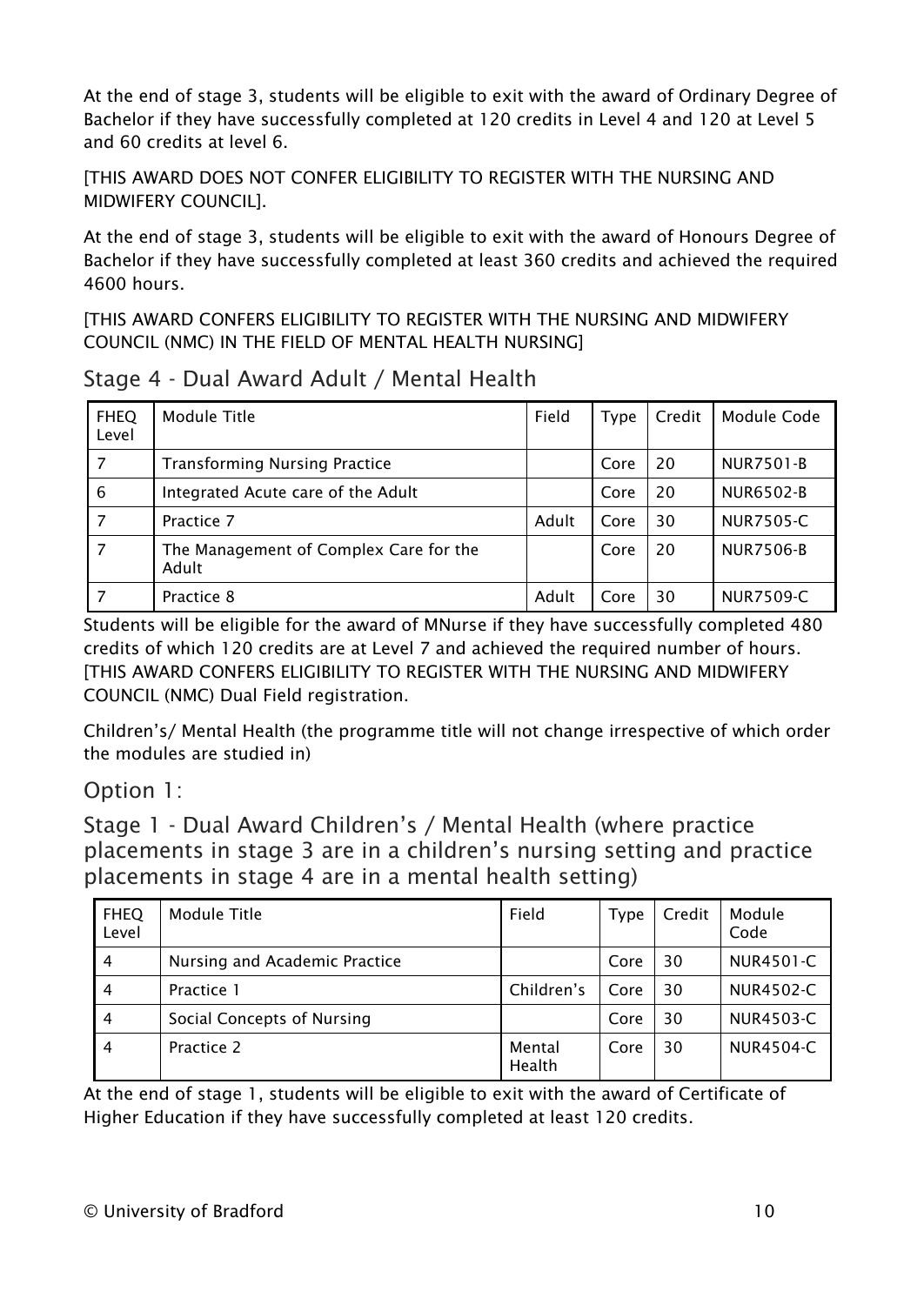[THIS AWARD DOES NOT CONFER ELIGIBILITY TO REGISTER WITH THE NURSING AND MIDWIFERY COUNCIL].

| <b>FHEQ</b><br>Level | Module Title              | Field            | <b>Type</b> | Credit | Module<br>Code   |
|----------------------|---------------------------|------------------|-------------|--------|------------------|
| 5                    | Evidence Based Healthcare |                  | Core        | 30     | <b>NUR5501-C</b> |
| 5                    | Practice 3                | Children's       | Core        | 30     | <b>NUR5502-C</b> |
| 5                    | Practice 4                | Mental<br>Health | Core        | 30     | NUR5503-C        |
| 5                    | <b>Promoting Health</b>   |                  | Core        | 30     | <b>NUR5504-C</b> |

### Stage 2 - Dual Award Children's / Mental Health

At the end of stage 2, students will be eligible to exit with the award of Diploma of Higher Education if they have successfully completed at least 240 credits.

[THIS AWARD DOES NOT CONFER ELIGIBILITY TO REGISTER WITH THE NURSING AND MIDWIFERY COUNCIL]

|  |  |  |  | Stage 3 - Dual Award Children's / Mental Health |  |  |  |
|--|--|--|--|-------------------------------------------------|--|--|--|
|--|--|--|--|-------------------------------------------------|--|--|--|

| <b>FHEQ</b><br>Level | Module Title                                      | Field      | <b>Type</b> | Credit | Module<br>Code   |
|----------------------|---------------------------------------------------|------------|-------------|--------|------------------|
| 6                    | Preparing for Professional Practice               |            | Core        | 20     | <b>NUR6501-B</b> |
| 6                    | Integrated Care of Children and Young<br>People   |            | Core        | 20     | <b>NUR6503-B</b> |
| 6                    | Practice 5                                        | Children's | Core        | 30     | <b>NUR6505-C</b> |
| 7                    | Managing the Care of Children and Young<br>people |            | Core        | 20     | NUR7507-B        |
| 6                    | Practice 6                                        | Children's | Core        | 30     | <b>NUR6509-C</b> |

Students will be eligible to exit with the award of Ordinary Degree of Bachelor if they have successfully completed at 120 credits in Level 4 and 120 at Level 5 and 60 credits at level 6.

[THIS AWARD DOES NOT CONFER ELIGIBILITY TO REGISTER WITH THE NURSING AND MIDWIFERY COUNCIL].

Students will be eligible for the award of Honours Degree of Bachelor if they have successfully completed at least 360 credits. and achieved the required 4600 hours.

[THIS AWARD CONFERS ELIGIBILITY TO REGISTER WITH THE NURSING AND MIDWIFERY COUNCIL (NMC) IN THE FIELD OF CHILDREN'S NURSING].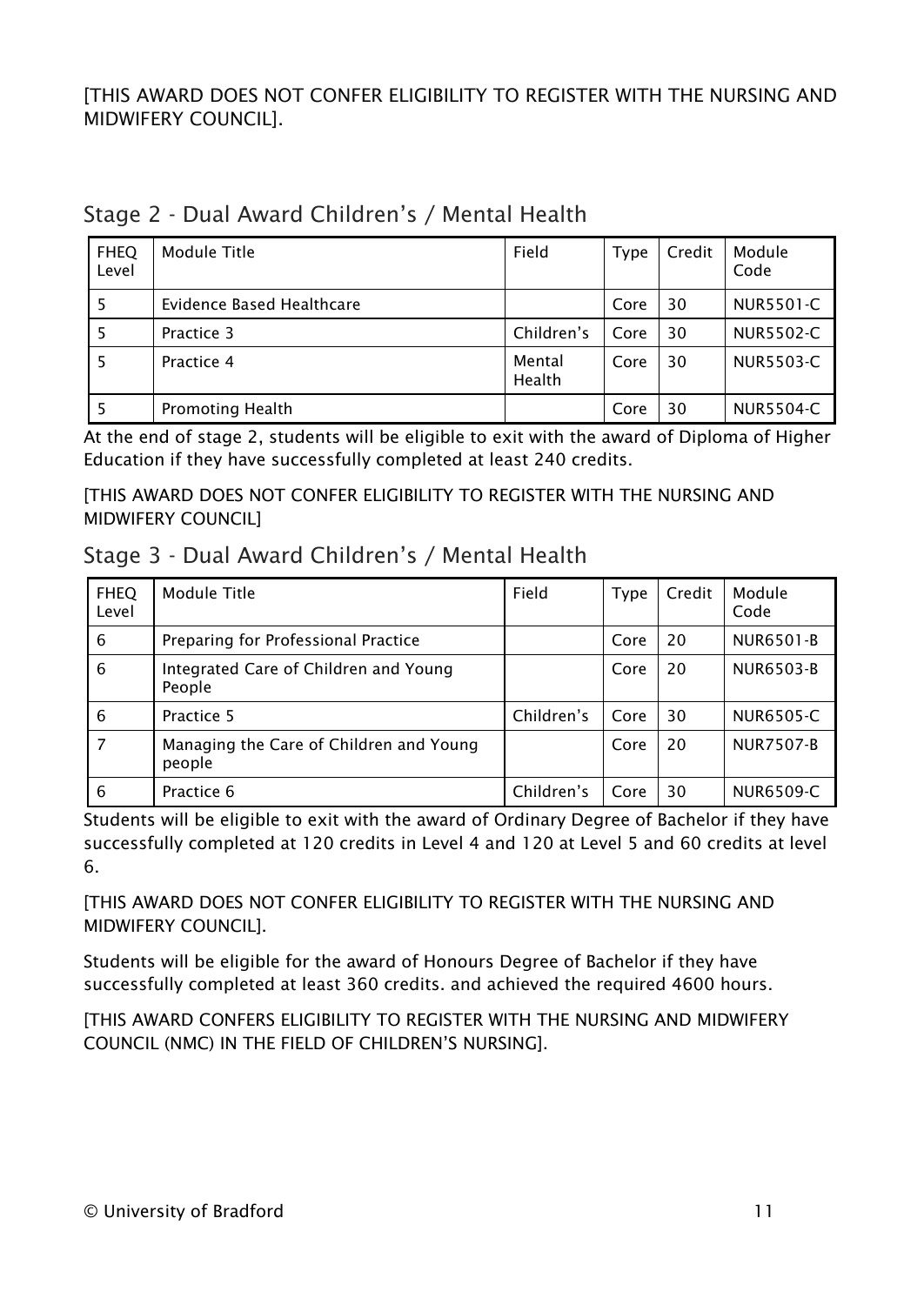|  | Stage 4 - Dual Award Children's / Mental Health |  |  |
|--|-------------------------------------------------|--|--|
|--|-------------------------------------------------|--|--|

| <b>FHEQ</b><br>Level | Module Title                                                                                               | Field         | <b>Type</b> | Credit | Module<br>Code   |
|----------------------|------------------------------------------------------------------------------------------------------------|---------------|-------------|--------|------------------|
| 7                    | <b>Transforming Nursing Practice</b>                                                                       |               | Core        | 20     | <b>NUR7501-B</b> |
| 6                    | Integrated Approaches to Mental Health<br>Across the Lifespan                                              |               | Core        | 20     | <b>NUR6504-B</b> |
| 7                    | Practice 7                                                                                                 | Mental Health | Core        | 30     | <b>NUR7505-C</b> |
| 7                    | Managing therapeutic approaches and<br>facilitating therapeutic interventions<br>within Mental Health care |               | Core        | 20     | <b>NUR7508-B</b> |
|                      | Practice 8                                                                                                 | Mental Health | Core        | 30     | <b>NUR7509-C</b> |

Students will be eligible for the award of MNurse if they have successfully completed at least 360 credits and 120 credits at Level 7 and achieved the required number of hours. [THIS AWARD CONFERS ELIGIBILITY TO REGISTER WITH THE NURSING AND MIDWIFERY COUNCIL (NMC) Dual Field registration].

#### Option 2:

Stage 1 - Dual Award Children's/ Mental Health (where practice placements in stage 3 are in a mental health setting and practice placements in stage 4 are in a children's nursing setting)

| <b>FHEQ</b><br>Level | <b>Module Title</b>           | Field            | Type | Credit | Module Code |
|----------------------|-------------------------------|------------------|------|--------|-------------|
| 4                    | Nursing and Academic Practice |                  | Core | 30     | NUR4501-C   |
| $\overline{4}$       | Practice 1                    | Mental<br>Health | Core | 30     | NUR4502-C   |
| 4                    | Social Concepts of Nursing    |                  | Core | 30     | NUR4503-C   |
| 4                    | Practice 2                    | Children's       | Core | 30     | NUR4504-C   |

At the end of stage 1, students will be eligible to exit with the award of Certificate of Higher Education if they have successfully completed at least 120 credits.

[THIS AWARD DOES NOT CONFER ELIGIBILITY TO REGISTER WITH THE NURSING AND MIDWIFERY COUNCIL].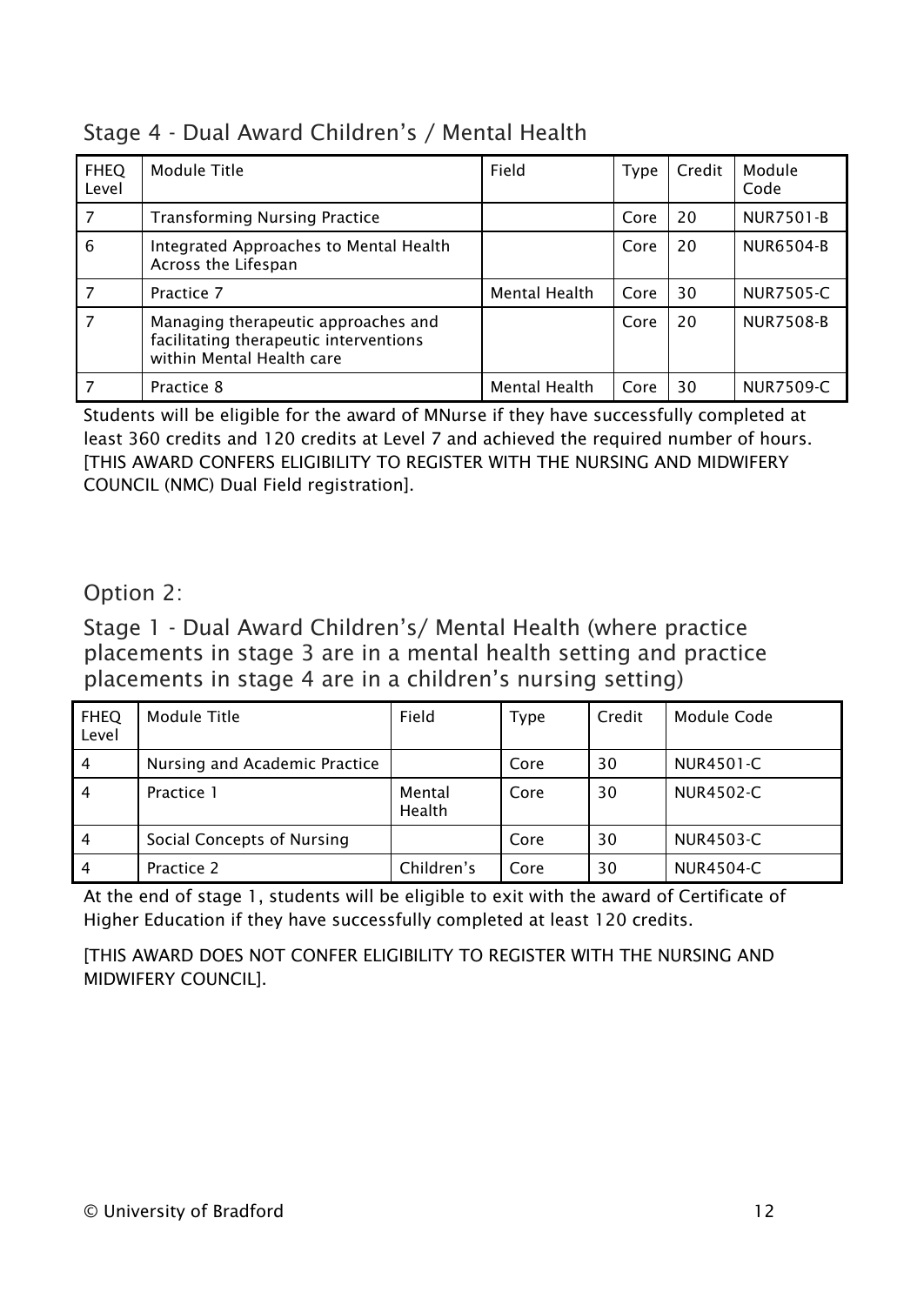Stage 2 - Dual Award Children's/ Mental Health

| <b>FHEQ</b><br>Level | Module Title              | Field         | Type | Credit | Module<br>Code   |
|----------------------|---------------------------|---------------|------|--------|------------------|
|                      | Evidence Based Healthcare |               | Core | 30     | <b>NUR5501-C</b> |
|                      | Practice 3                | Mental Health | Core | 30     | <b>NUR5502-C</b> |
|                      | Practice 4                | Children's    | Core | 30     | <b>NUR5503-C</b> |
|                      | <b>Promoting Health</b>   |               | Core | 30     | NUR5504-C        |

At the end of stage 2, students will be eligible to exit with the award of Diploma of Higher Education if they have successfully completed at least 240 credits.

[THIS AWARD DOES NOT CONFER ELIGIBILITY TO REGISTER WITH THE NURSING AND MIDWIFERY COUNCIL]

| <b>FHEQ</b><br>Level | Module Title                                                                                                  | Field         | <b>Type</b> | Credit | Module<br>Code   |
|----------------------|---------------------------------------------------------------------------------------------------------------|---------------|-------------|--------|------------------|
| 6                    | Preparing for Professional Practice                                                                           |               | Core        | 20     | NUR6501-B        |
| 6                    | Integrated Approaches to Mental<br>Health Across the Lifespan                                                 |               | Core        | 20     | <b>NUR6504-B</b> |
| 6                    | Practice 5                                                                                                    | Mental Health | Core        | 30     | NUR6505-C        |
| 7                    | Managing therapeutic approaches<br>and facilitating therapeutic<br>interventions within Mental Health<br>care |               | Core        | 20     | <b>NUR7508-B</b> |
| 6                    | Practice 6                                                                                                    | Mental Health | Core        | 30     | <b>NUR6509-C</b> |

Students will be eligible to exit with the award of Ordinary Degree of Bachelor if they have successfully completed at 120 credits in Level 4 and 120 at Level 5 and 60 credits at level 6.

[THIS AWARD DOES NOT CONFER ELIGIBILITY TO REGISTER WITH THE NURSING AND MIDWIFERY COUNCIL].

Students will be eligible for the award of Honours Degree of Bachelor if they have successfully completed at least 360 credits. and achieved the required 4600 hours.

[THIS AWARD CONFERS ELIGIBILITY TO REGISTER WITH THE NURSING AND MIDWIFERY COUNCIL (NMC) IN THE FIELD OF MENTAL HEALTH NURSING]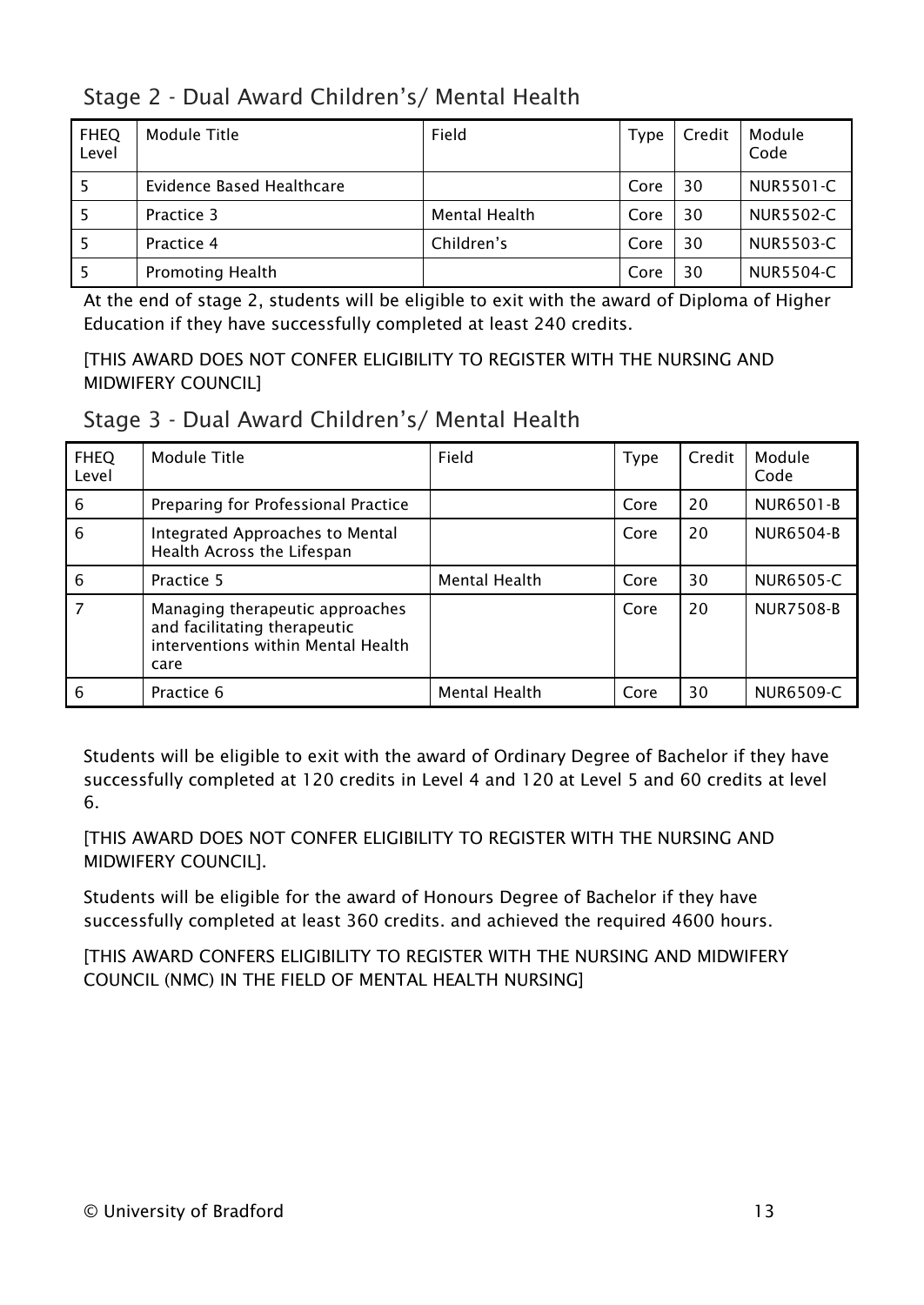Stage 4 - Dual Award Children's/ Mental Health

| <b>FHEQ</b><br>Level | Module Title                                      | Field      | <b>Type</b> | Credit | Module<br>Code   |
|----------------------|---------------------------------------------------|------------|-------------|--------|------------------|
| 7                    | <b>Transforming Nursing Practice</b>              |            | Core        | 20     | <b>NUR7501-B</b> |
| 6                    | Integrated Care of Children and Young People      |            | Core        | 20     | <b>NUR6503-B</b> |
| 7                    | Practice 7                                        | Children's | Core        | 30     | <b>NUR7505-B</b> |
| 7                    | Managing the Care of Children and Young<br>people |            | Core        | 20     | <b>NUR7507-B</b> |
|                      | Practice 8                                        | Children's | Core        | 30     | <b>NUR7509-C</b> |

Students will be eligible for the award of MNurse if they have successfully completed 480 credits of which 120 credits are at Level 7 and achieved the required number of hours. [THIS AWARD CONFERS ELIGIBILITY TO REGISTER WITH THE NURSING AND MIDWIFERY COUNCIL (NMC) Dual Field registration.

### Placement and/or Study Abroad

During the programme the student will undertake a variety of clinical experiences predominately in the Bradford, Airedale and Craven districts, although there is an opportunity to request placements within other local Trusts. Practice placements will last 10 weeks each. To support students during their placements the student will have a practice supervisor, whose role is to support and educate the student you during their placement, helping them to integrate the theoretical knowledge gained into effective/ appropriate practice. Students will also have a practice assessor who in conjunction with a member of academic staff from the university will act as their academic assessor. Together they will assess the student's progress during and at the end of the placement. We also have a Practice Education Support Team (PEST) that provides a link between practice placement areas and the University. The team are there to offer support to students and their practice supervisor / assessor to ensure and enhance your learning in practice. You will have a field specific preparation for practice session before every placement, as well as reflective practice sessions during placements.

There are also opportunities to undertake an elective placement in year 2,3 or 4 which can include experience abroad, for example in countries such as Jordan, Ghana, Finland, and China. Students will also have the opportunity to organise their own placements through agencies such as Work the World or Global Medical

# Learning and Teaching Strategy

The programme is framed around the NMC future nurse standards of proficiency for registered nurses (2018) alongside realising professionalism: Standards for education and training Part 1: Standards for nursing and midwifery education (2018).

Students will be taught alongside peers from all three fields of nursing adult, children's and mental health in years 1 & 2 where an integrated approach to learning and teaching will be adopted. The curriculum will introduce all students to the fundamental knowledge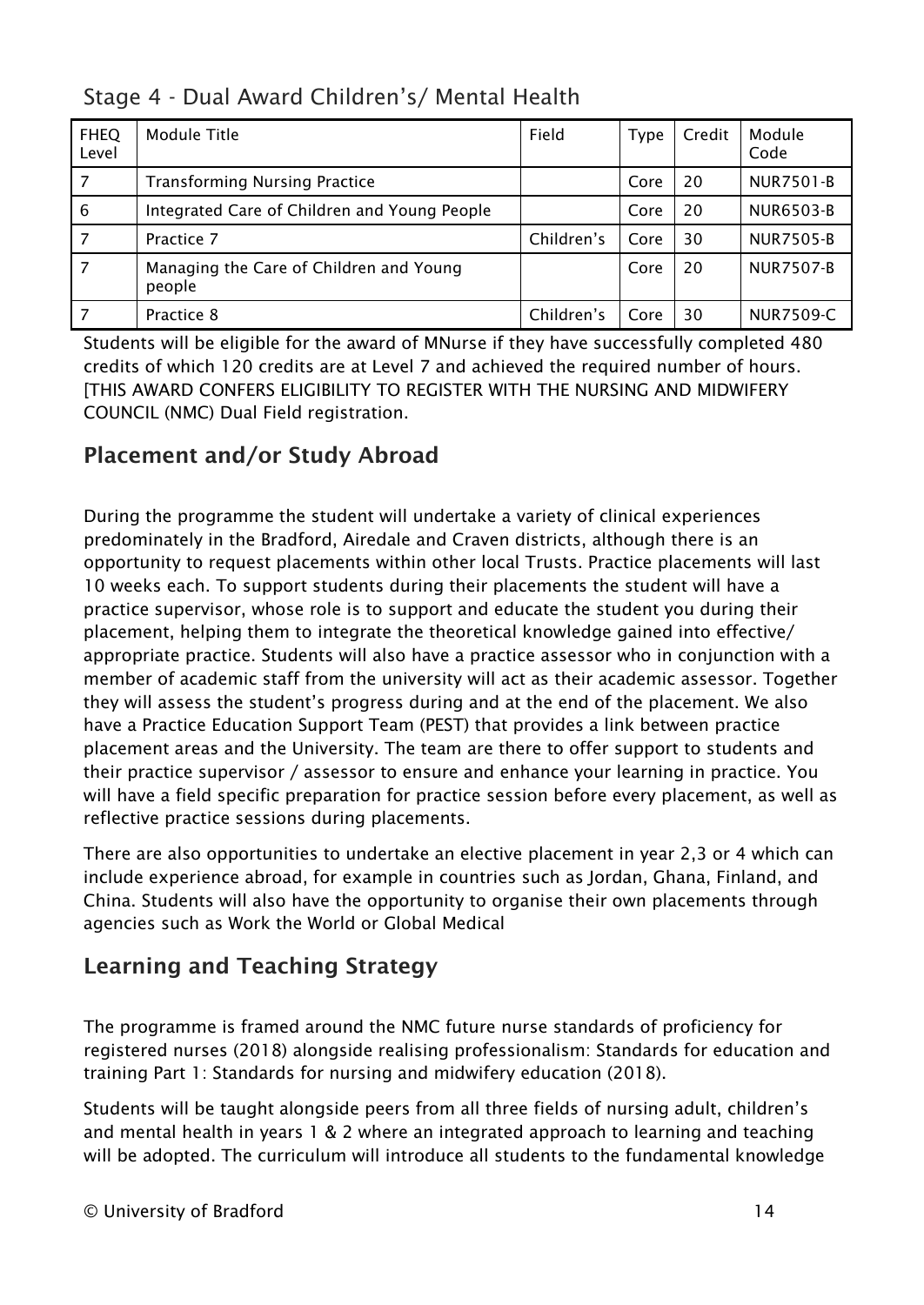and skills centred upon the core and field subjects required to safely meet the needs of all patient/ client groups.

During year 3 the student will develop the specific in-depth knowledge and skills to meet the complex and enduring needs of people in your chosen field of practice. In order to give the same recognition to each of the fields studied students will study one field specific module at level 6 and one at level 7.

Year 4 will concentrate on the specific in-depth practice relating to your other chosen field. Again, in order to give the same recognition to each of the fields studied students will study one field specific module at level 6 and one at level 7.

The student will have the opportunity to work with and alongside other professionals in health and social care, as well as service users and carers both in the university and practice setting.

The student will develop and display the professional behaviour which is required of all nurses by the profession and the general public, both in the university, in the practice setting and in everyday life.

The student will participate in a wide range of student-centred learning activities in order to help you develop the knowledge, skills and values for professional practice. There is a structured approach to teaching which will start with key reading, and or a directed study activity, followed by keynote lectures and smaller group seminars. This is consolidated by more directed activities for example clinical case studies, simulated practice, elements of team and problem-based learning, tutorials, debates and discussions. They will be expected to complete and give feedback upon directed activities and undertake regular self-directed study. Timely feedback will be provided with academic supervision and formative assessment; this does not however contribute to the final mark.

#### Assessment Strategy

During the programme students will be assessed using both formatively (feedback to enable students to improve their work) and summatively in theory and in practice. There is opportunity within some assessments to choose topic areas for study. Assessments aim to determine achievement of the learning outcomes for each module. Methods used include essays, reports, written and practical examinations, poster presentations, critical reflection and team-based learning.

Practice experience is continuously assessed using the Midlands Yorkshire and East practice assessment document (MYePAD) with a mid-placement formal formative assessment and a formal summative assessment. MYePAD has been developed to support nursing students to achieve the criteria set out in the Future Nurse: Standards of proficiency for registered nurses (NMC 2018). Practice is assessed and graded using the School of Nursing and Healthcare Leadership assessment rubric (a scoring guide used to promote consistency of marking against a defined criteria). Students are required to submit a self-assessment for all summatively assessed work this helps to provide insight into the students' true comprehension and promotes a shift towards student centred learning, by helping to identify the gaps in knowledge. Service users/carers are involved in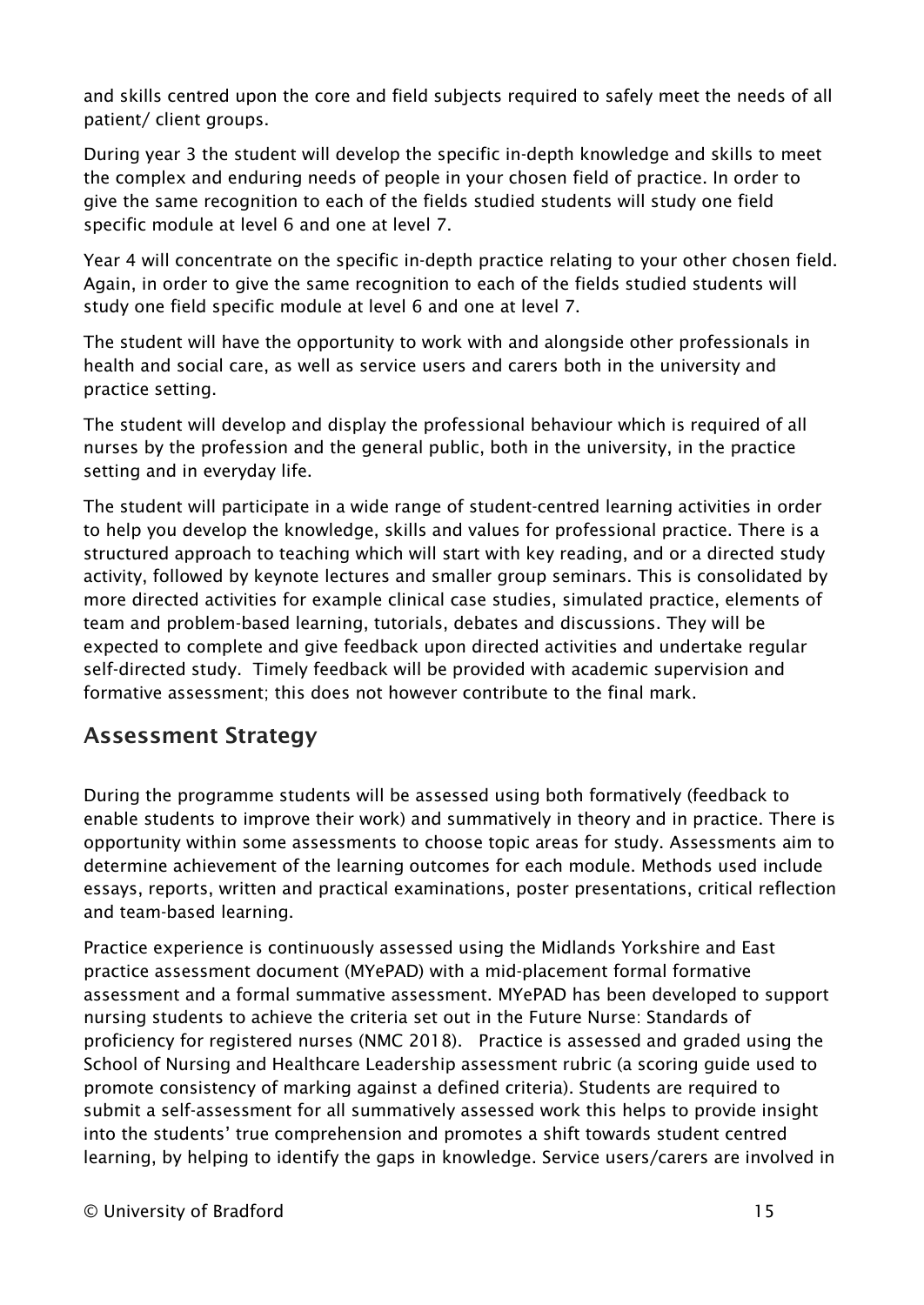all aspects of assessment, including setting assessments, providing evaluation and feedback in practice and summatively assessing presentations.

Theory assessments include a variety of methods with optionality being available in the topic areas studied and where possible method of assessment. Clear links between formative and summative work will be made evident to students to support learning from and for assessment. Methods of assessment have taken into consideration, outcomes and feedback from current assessments, (students, staff, clinicians, and service users/ carers), variety of assessment, clinical assessments to assess safe practice in a safe and controlled environment, resourcing and marking mechanisms.

### Assessment Regulations

This Programme conforms to the standard University Assessment Regulations which are available at the link<https://www.bradford.ac.uk/regulations/>

The programme has three exceptions to standard regulations:

In clinical practice modules the student will only be offered a single supplementary assessment for the clinical component of the module. If two consecutive clinical practice assessments in a stage of study is failed the student will be required to withdraw from the programme.

Students will be permitted to progress to the next stage of the programme and to trail up to a maximum of 30 theory module credits in order to attempt that module again without attendance.

Students must attain at least 40.0% in all components of assessment in a module, with the exception of the Safe medicate exam which must be passed at 80% year 1, 90% year 2 and 100% in years 3 and 4.

### Admission Requirements

Consideration of applications will be based on a combination of formal academic qualifications and other relevant experience.

The minimum entry requirements for the programme are as follows:

A typical offer to someone seeking entry through the UCAS scheme would be a minimum of 112 UCAS tariff points for Adult and Mental Health nursing and 120 UCAS tariff points for Children's nursing. GCSE Mathematics and English at grade C or grade 4 or equivalent.

Please contact us if you do not fit the standard pattern of entry requirements. On completion of a UCAS form and successful shortlisting you will be invited to the Faculty for an interview. We strongly encourage potential applicants to attend university open days, where you will have the opportunity to meet staff, view the facilities and discuss the "Bradford Experience" with current students.

All places offered on the programme are also subject to the candidate's ability to meet non-academic requirements; these include assessment by an occupational health department and an enhanced Disclosure and Barring Service (DBS) check. These are to

© University of Bradford 16